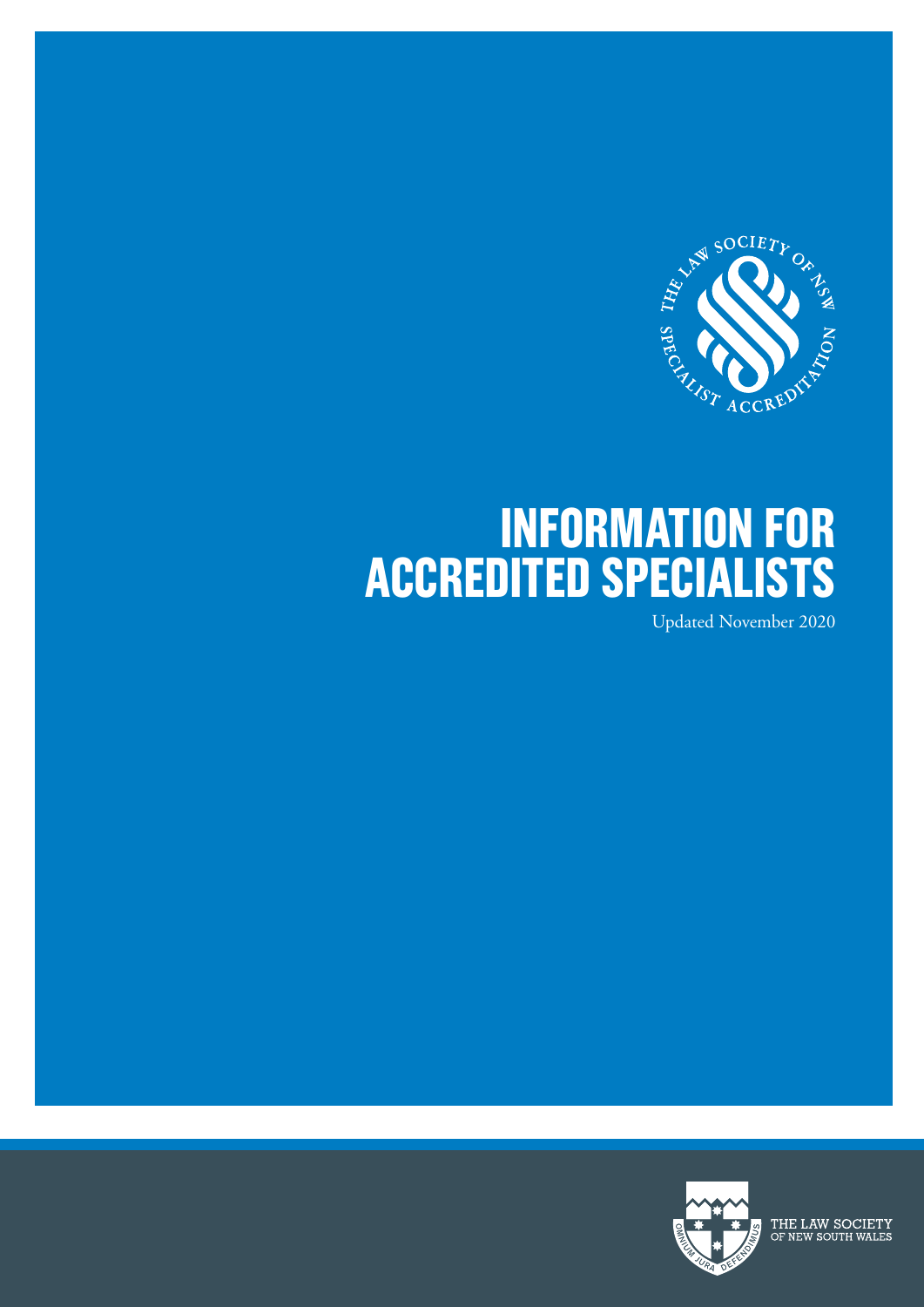#### **For further information, specialists should contact:**

Specialist Accreditation E: specialists@lawsociety.com.au T: 9926 0347

© 2020 The Law Society of New South Wales

Except as permitted under the *Copyright Act 1968* (Cth), no part of this publication may be reproduced without the specific written permission of The Law Society of New South Wales.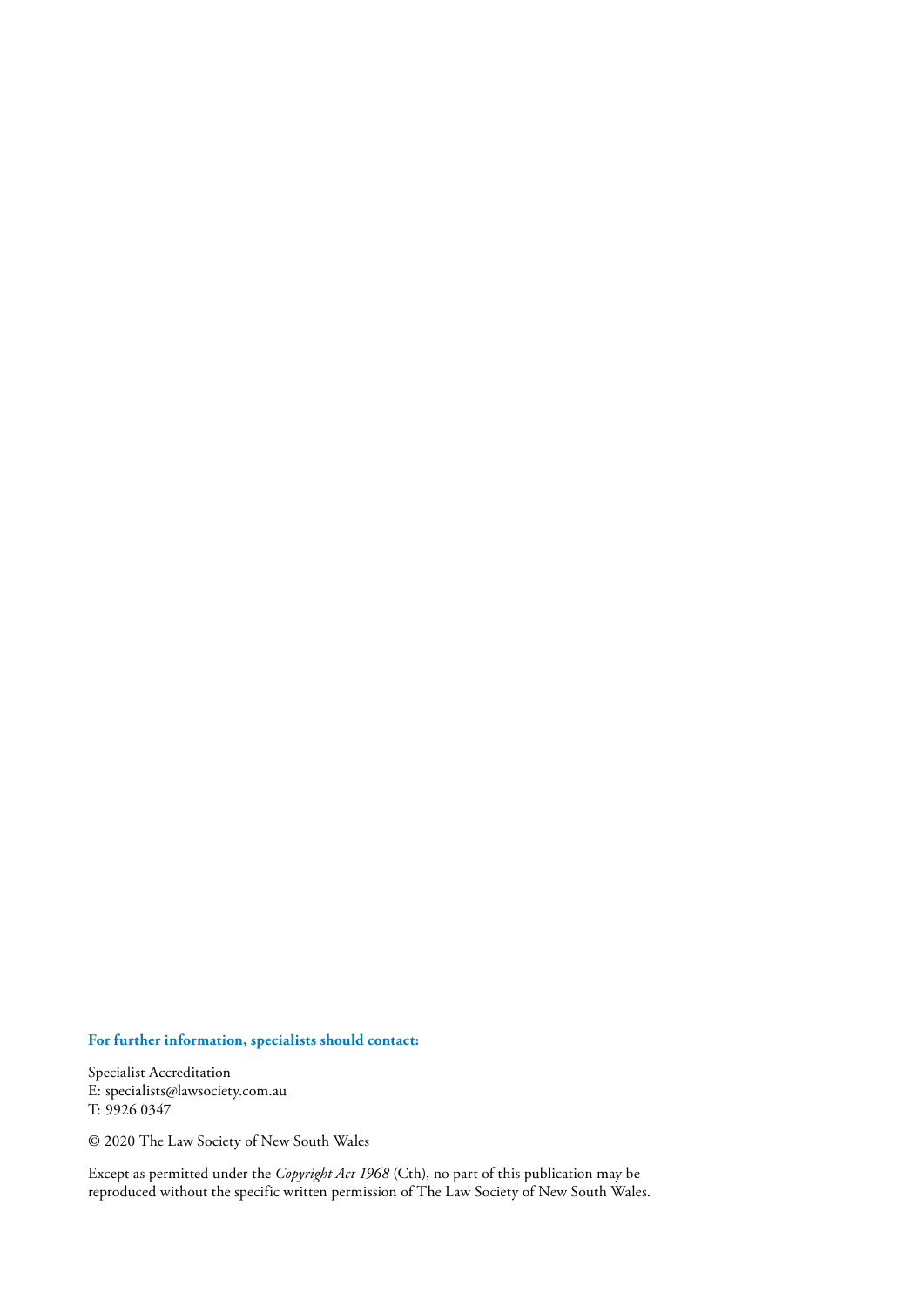## **Contents**

#### **4 Becoming accredited for the first time**

- 4 What fees do I have to pay?
- 4 Do I have any Continuing Professional Development (CPD) obligations at this point?

#### **5 Renewal of Accreditation**

- 5 What is the Specialist Accreditation renewal period?
- 5 What are the renewal requirements that I need to satisfy?
- 6 In order to renew, what are my CPD obligations?
- 7 How can I calculate my required CPD points?
- 8 What if I do not meet the renewal requirements?
- 9 What is the renewal fee?

#### **10 Leave of absence**

- 10 What is leave of absence?
- 10 How can I request a leave of absence?
- 10 What are my obligations once I am granted leave of absence?
- 11 What if I need an extension to my leave of absence?
- 11 What reinstatement process do I follow on my return from leave?

#### **12 Cancellation or Withdrawal**

- 12 What if I do not renew my accreditation?
- 12 What if I wish to return after my accreditation has been cancelled?

#### **13 Promoting your accreditation**

- 13 Certificate
- 13 Specialist Accreditation branding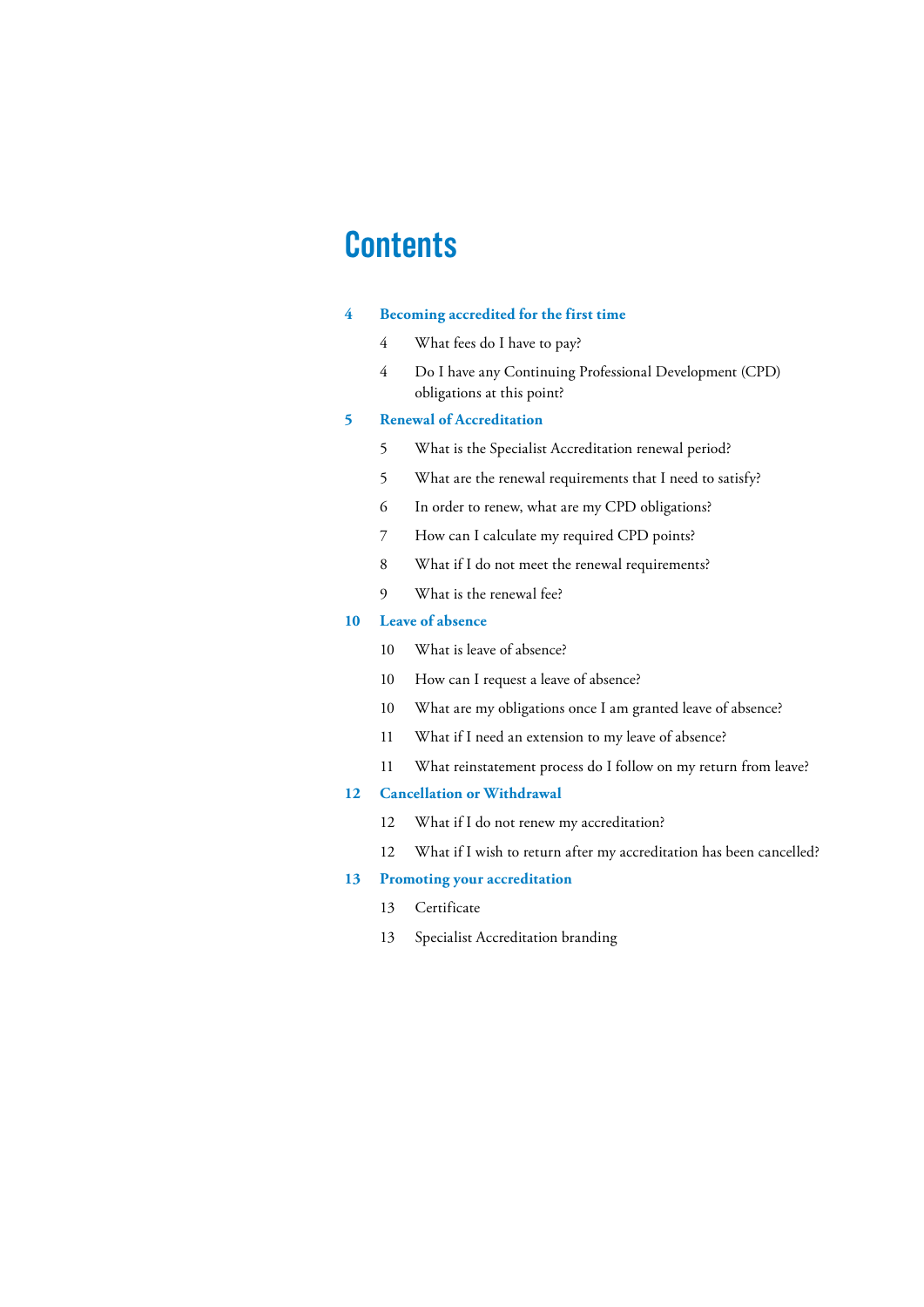## **1. Becoming accredited for the first time**

### **What fees do I have to pay?**

Having passed the Specialist Accreditation assessments, a practitioner is eligible to become accredited on payment of the accreditation fee (generally set annually at 50% of the full accreditation fee and advised at the same time as notification of assessment results).

Fees are payable to the Law Society of NSW either by cheque or credit card.

### **Do I have any Continuing Professional Development (CPD) obligations at this point?**

Newly Accredited Specialists are required to complete 5 points of CPD between 1 November and 30 April the following year in the area of accreditation.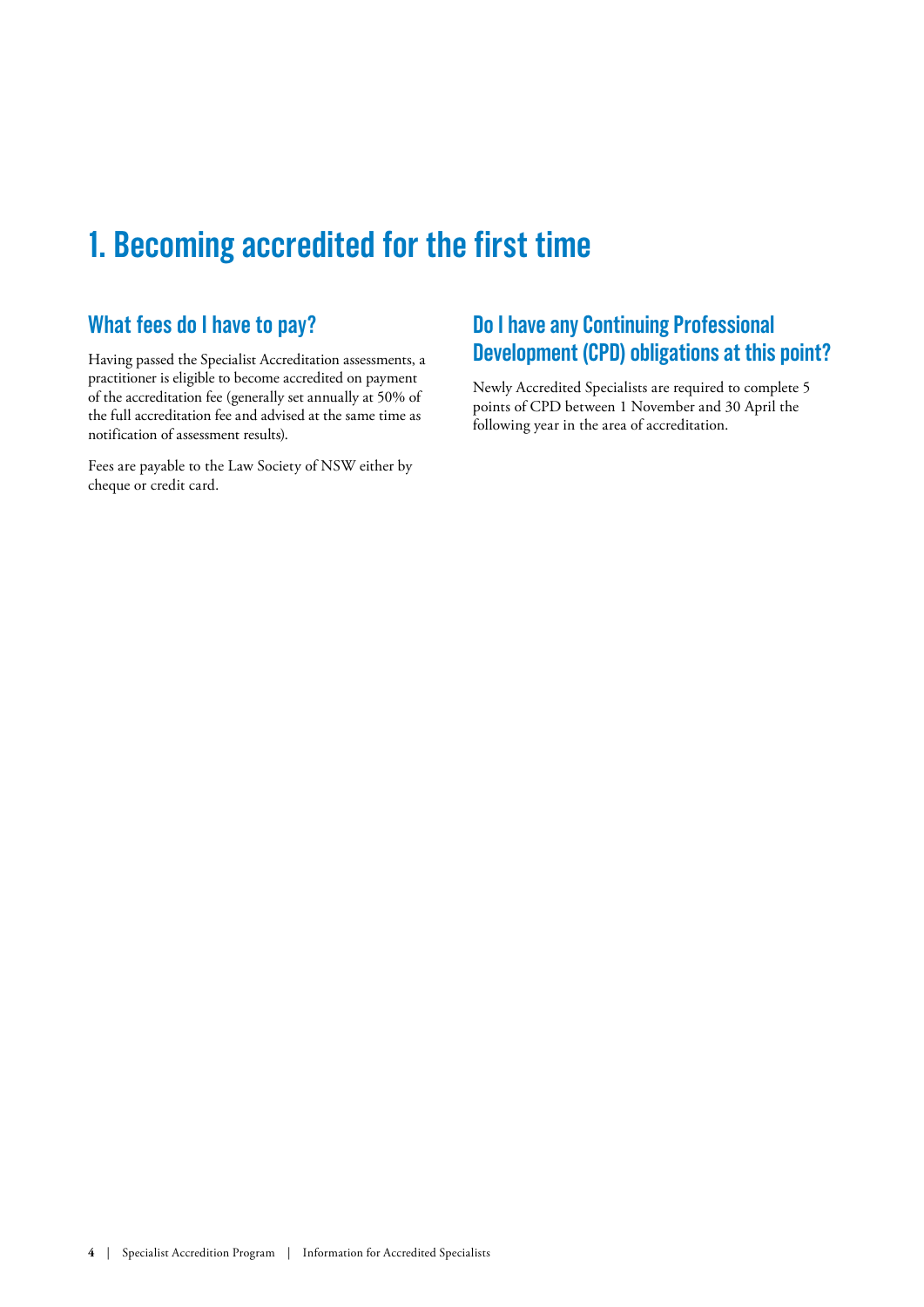## **2. Renewal of Accreditation**

### **What is the Specialist Accreditation renewal period?**

Accredited Specialists are required to renew their accreditation each year. This ensures that the highest standards are maintained for ongoing recognition.

The Specialist Accreditation year runs from 1 May to 30 April with renewal notifications sent to all Accredited Specialists in advance of these dates each year.

### **What are the renewal requirements that I need to satisfy?**

To maintain accreditation specialists must satisfy each of the following criteria:

- 1. Hold a current solicitor practising certificate;
- 2. Current solicitor member of the Law Society of NSW or a current full solicitor member of an equivalent body in an Australian State or Territory;
- 3. Maintain substantial involvement in the area(s) of accreditation, not less than 25% of normal full-time practice.

 Note: for Mediation specialists this means not less than 12.5 hours of mediation as a mediator using the Law Society of NSW mediation model (as required to maintain accreditation as a National Mediator);

- 4. Complete 10 points of CPD in your area of accreditation and maintain and keep records as proof of completion (this is in addition to CPD requirements for practising certificate renewal); and
- 5. Pay an annual accreditation renewal fee. Refer to page 9 for fee details.

#### **Note:**

- 1. The definition of a solicitor can be found in s.6 of the *Legal Profession Uniform Law Act* (NSW);
- 2. Practitioners who move from solicitor practice to the Bar after 1 January 2009 cannot reaccredit their Specialist Accreditation;
- 3. Renewed Specialists who do not hold a current solicitor practising certificate and/or have not renewed their membership with the Law Society of NSW (or equivalent) are not able to hold themselves out as an Accredited Specialist.

In addition to meeting the renewal criteria for reaccreditation it is expected that practitioners will be of good standing have not been subject to adverse action by a regulatory authority. For the purposes of reaccreditation adverse action means:

- a. A finding by a Court or Tribunal of unsatisfactory professional conduct or professional misconduct; or
- b. A decision by a Regulatory or Law Enforcement Agency/ Authority to refer the specialist to a Court or Tribunal;
- c. A finding against the specialist by a Regulatory Authority resulting in the imposition of a caution, reprimand or fine; and/or
- d. Any other finding, allegation or matter involving the specialist which, in the view of the Board, would likely bring the Scheme into disrepute.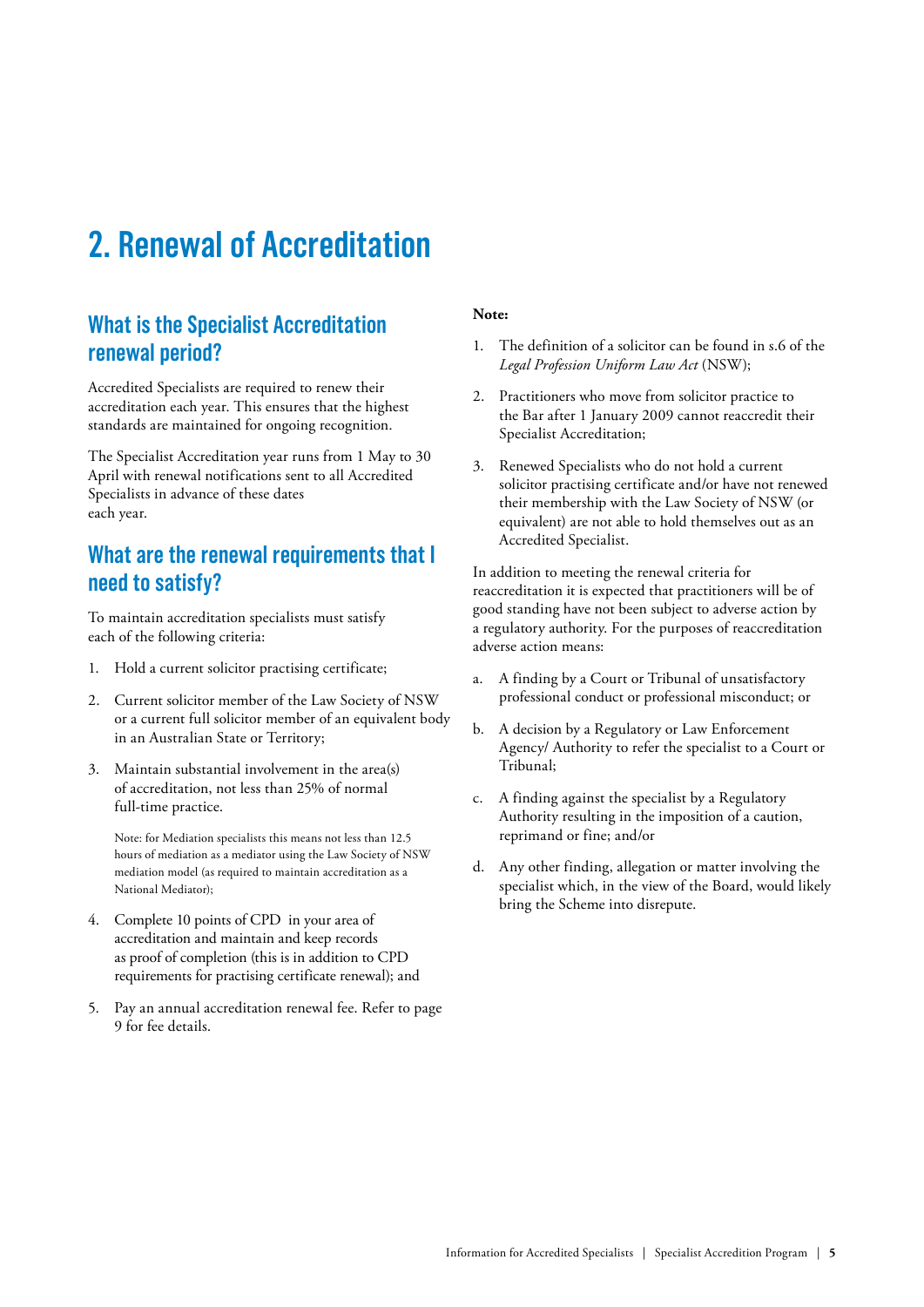Where a practitioner is found to be the subject of adverse action during the reaccreditation process, or during the accreditation year, the Law Society of NSW's Professional Standards Department will verify the nature of the finding and the available information will be submitted to the Board for consideration. The Board may also seek information from the practitioner and must seek such information if it is considering refusing or withdrawing accreditation.

#### **Note:**

- 1. Where a disclosure is made to the Board, but no finding has been made (at the time of consideration) the renewal application may be processed. It is noted that the renewal will be the subject to an ongoing obligation by the practitioner to disclose to the Board if a finding is made.
- 2. W here a finding has been made the Board may resolve to renew the accreditation, noting that the conduct falls short of the standard of competence and diligence that a member of the public is entitled to expect of a specially competent practitioner and Accredited Specialist.

### **In order to renew, what are my CPD obligations?**

Continuous building of expert knowledge and skills in the area of accreditation is at the heart of Specialist Accreditation. The annual CPD renewal requirement seeks to maintain expertise and quality.

To be eligible for renewal:

- Specialists are required to complete 10 CPD points (per area of accreditation) by 30 April each year. CPD points cannot be counted more than once (i.e. towards CPD required for practicing certificate renewal or where accreditation is held in more than one area);
- The 10 points of CPD is in addition to any CPD required for practising certificate renewal. CPD points must be in the area of accreditation and specialists must maintain and keep records of completed CPD as proof of completion;
- In cases where significant, unforeseen and extenuating hardship has been experienced, a specialist may request that the Board exercise its discretion. Refer to page 9 for further details.

The Board does not accredit CPD providers or courses. The system is based on self-assessment which requires the specialist to determine the number of points claimed for each CPD activity.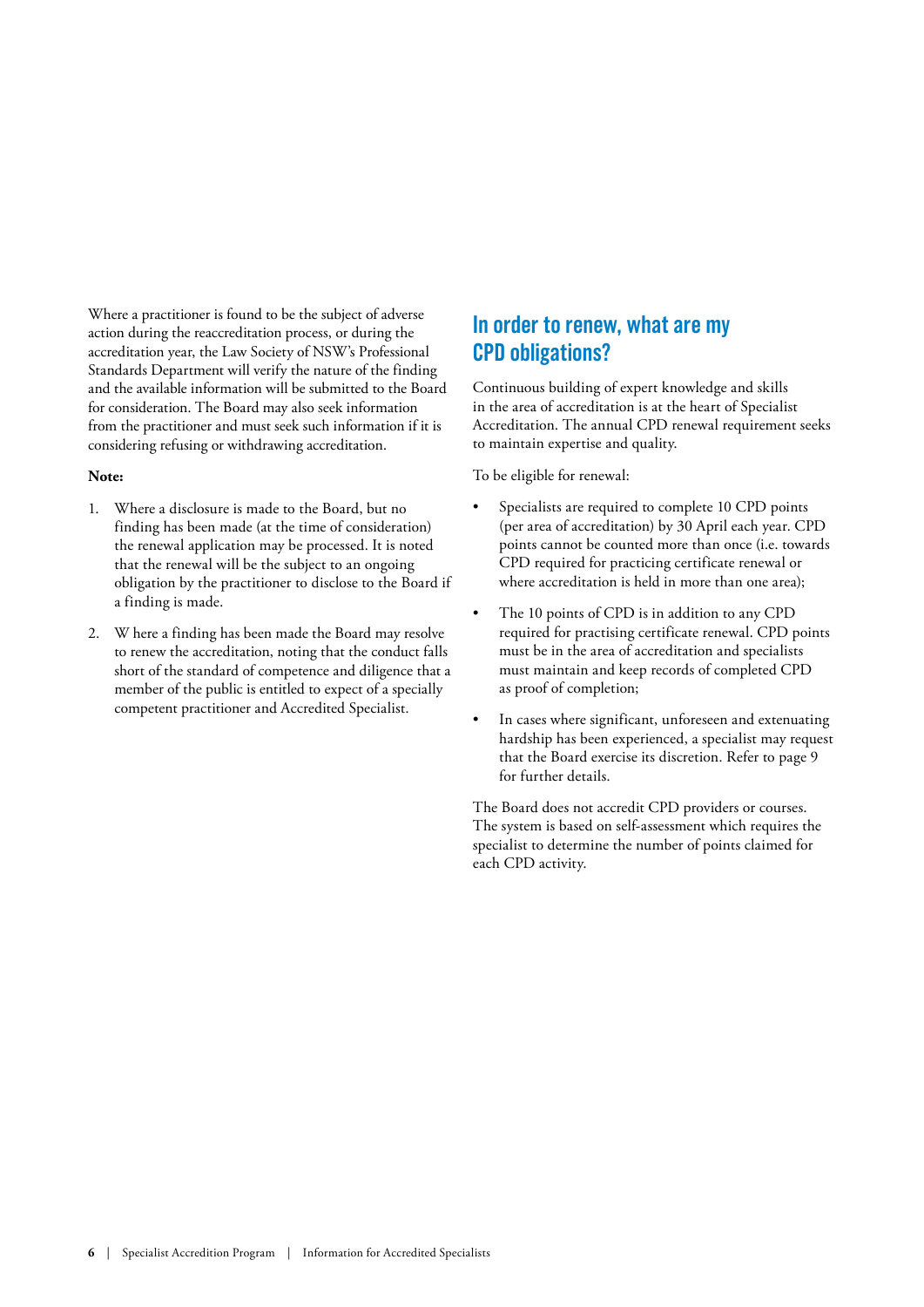### **How can I calculate my required CPD points?**

The following activities are eligible for inclusion in calculation of CPD points. **Note:** A quarter of a unit is the minimum fraction available.

| <b>Activity</b>                                                                         | <b>Number of Points</b>                                                                                                                       |
|-----------------------------------------------------------------------------------------|-----------------------------------------------------------------------------------------------------------------------------------------------|
| Attending seminars, conferences, lectures and workshops -<br>including on-line seminars | 1 point per hour of attendance excluding refreshment<br>breaks                                                                                |
| Presentations – research and writing                                                    | 1 point per hour (to a maximum of 5 points for each<br>presentation)                                                                          |
| Presentations – presenting seminars                                                     | 1 point per hour of the presentation                                                                                                          |
| Private study of video and audio (including podcast, online<br>or web based programs)   | 1 point per hour (maximum of 5 points per year)*                                                                                              |
| Committee work (the Law Society of NSW or Young<br>Lawyers committees)                  | Maximum of 3 points per year                                                                                                                  |
| Committee work (Specialist Accreditation<br><b>Advisory Committee)</b>                  | 10 points per year of membership                                                                                                              |
| Publications                                                                            | 1 point for every thousand words of an article published<br>in a legal publication to a maximum of 5 points (including<br>on-line publishing) |

\* In the extraordinary circumstances of the ongoing COVID-19 pandemic, the Specialist Accreditation Board of the Law Society of NSW understands that Accredited Specialists may need to complete more than 5 of their CPD units through private study of audio/visual material. This means that for the 2020-21 CPD year, the Specialist Board will not be enforcing the 5-unit cap on private study of audio/visual material. All other CPD renewal requirements must be satisfied unless an exemption or extension of time is granted.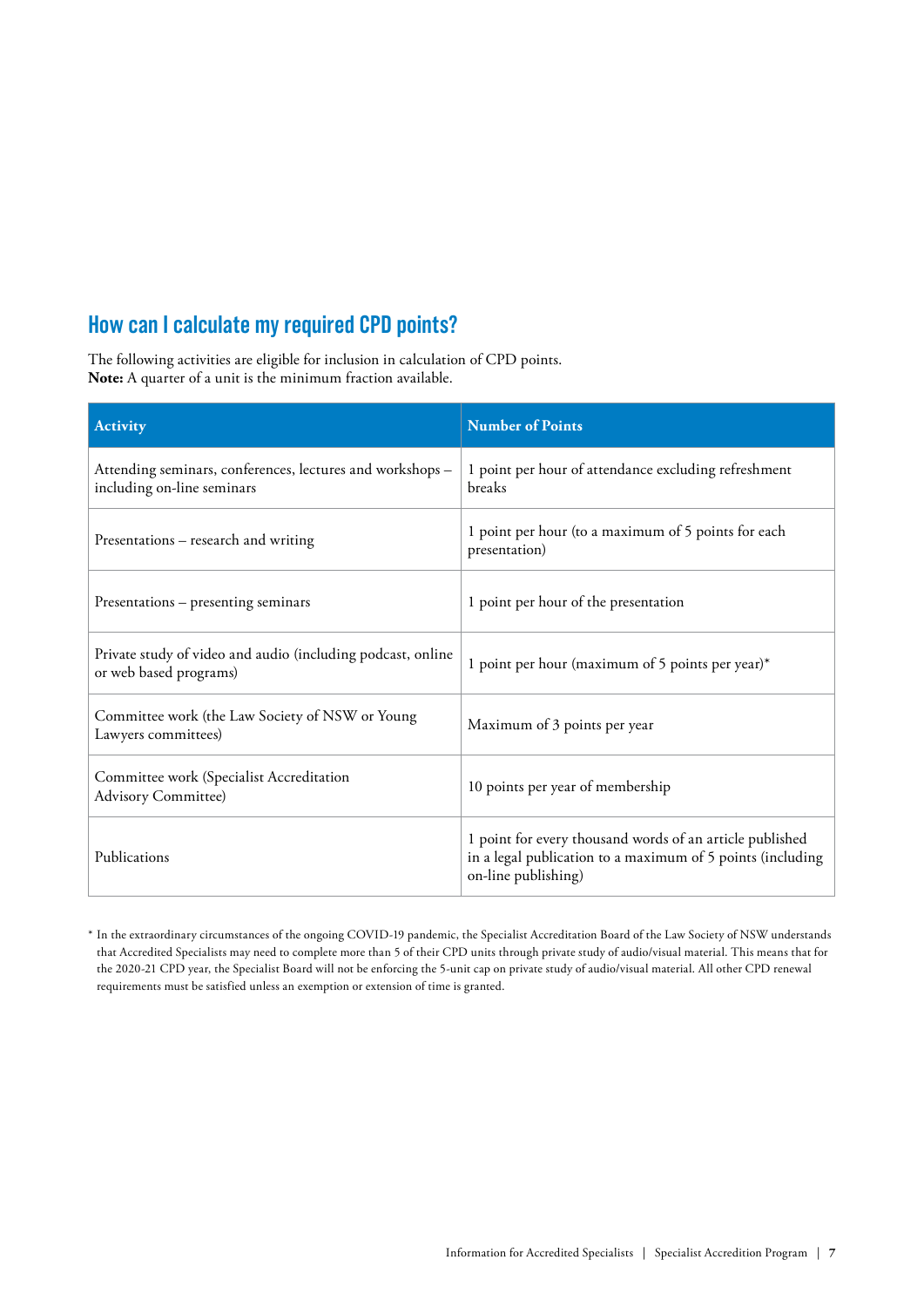### **What if I do not meet the renewal requirements?**

Accredited Specialists who have problems fulfilling renewal criteria 3 are able to apply for an exemption or discretion from the Board as outlined below:

#### **3. Maintain a substantial involvement of not less than 25% of total practice**

An exemption may be granted where a significant change in work practices has not allowed a specialist to maintain a 25% substantial involvement in their area of specialty.

This request will proceed in the following two methods:

- **a. For specialists who are solicitors with a significant change in work practices**
- The specialist must make a written application outlining their reasons for seeking an exemption and provide precise dates of leave from or changes in normal employment (which must be less than 1 year);
- The specialist must indicate that they have maintained the required 10 CPD points, notwithstanding their reduced substantial involvement in the area on the basis that CPD is a means of maintaining contact with the area of law despite short term reduced level of involvement in that area;
- If the period affected by the exemption request is confirmed as less than 1 year and CPD has been maintained then the specialist is deemed to have been on a constructive leave of absence. If the period is longer than 1 year only the Specialist Accreditation Program will determine the exemption;

or:

#### **b. For specialists who have moved into full-time academia**

- The specialist must make a written application outlining their reasons for seeking an exemption, how they have maintained substantial involvement in their area of accreditation as an academic and provide precise dates of changes in normal employment (which maybe for 1 year or more);
- The specialist must indicate that they have maintained the required 10 CPD points, notwithstanding their substantial involvement in the area is now as an academic (and not as a full time solicitor) on the basis that CPD is a means of maintaining contact with the area of law despite reduced level of involvement in that area; and
- In order to renew accreditation, specialists who have moved into full time academia must seek discretion from the Specialist Accreditation Program annually.

The specialist will be sent confirmation of the Program's decision regarding the outcome of an exemption or discretion request and any actions required. Accredited Specialists who have problems completing the required CPD points in the designated time frame are able to apply for an extension of time. **Note:** no exemptions from this requirement are available.

#### **4. Completed 10 CPD points in area of speciality or sub-speciality**

An extension of time to complete required CPD points may be granted where one of the circumstances below applies:

#### **a. Extenuating circumstances**

 Such as an accident or illness that has resulted in serious injury or impairment and has prevented the completion of the required CPD points for accreditation renewal.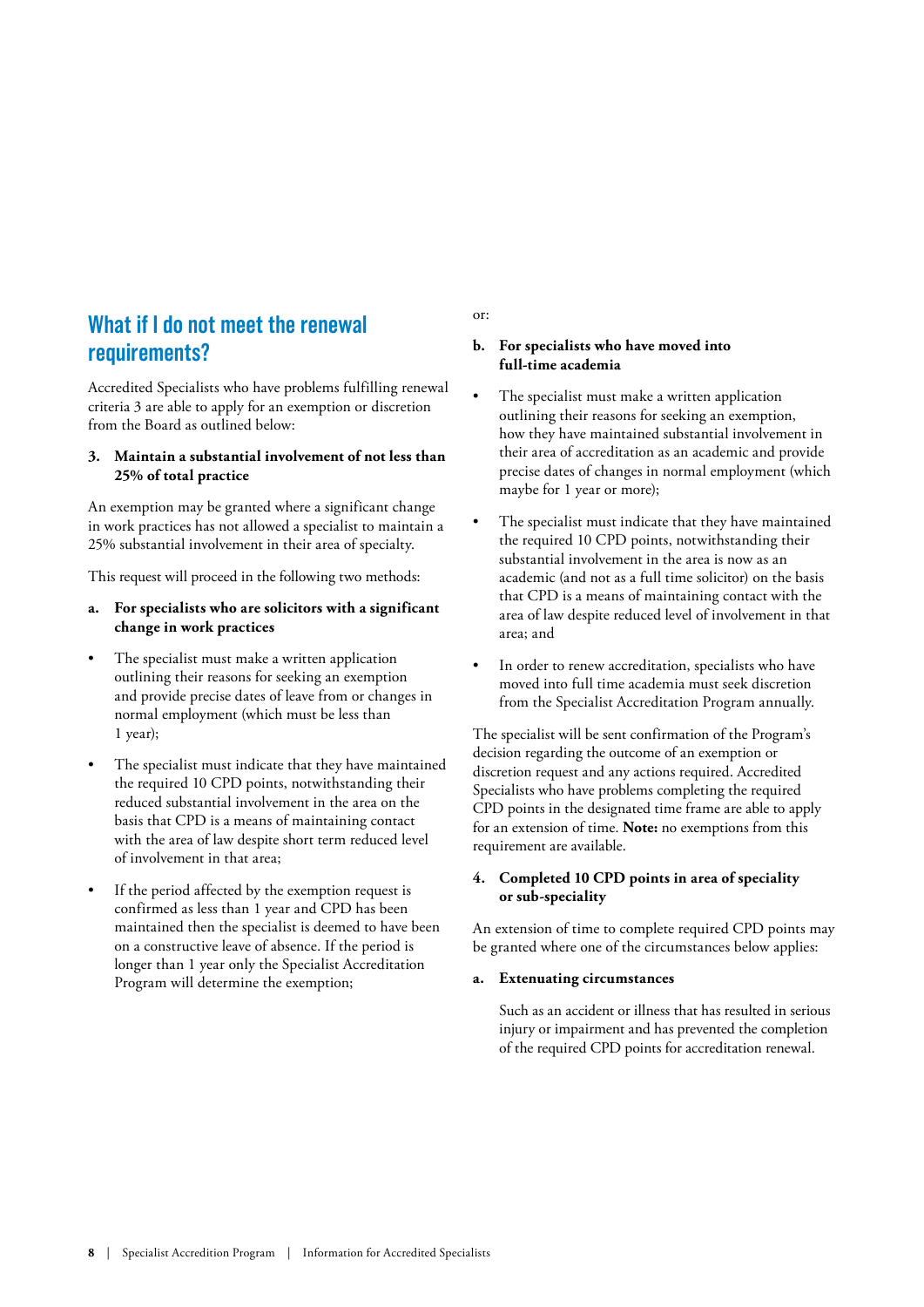- The specialist must make an application outlining the extenuating circumstances, including dates.
- If an extension is granted, the required CPD must be completed by the 30 June in any given year.

#### **b. Planned and confirmed future CPD**

Where there are no extenuating circumstances but the specialist has confirmed future CPD (to be completed by 30 June).

- The specialist must make a written application outlining confirmed CPD including completion dates.
- If an extension is granted the required CPD must be completed by 30 June.
- The specialist will be sent confirmation of the decision regarding the extension of time request. The specialist must notify Specialist Accreditation once the CPD requirements have been completed.

**Note:** If is is anticipated that the circumstances leading to the need for an exemption, discretion or exemption request will continue into the future, the specialist is able to make an application for a leave of absence for up to two years. The Board's approved leave of absence policy is discussed under Section 3 - leave of absence (page 10).

If CPD is not completed and submitted to Specialist Accreditation by the extension due date the specialist will be requested to select from the following options:

- i. Apply for a leave of absence from the Specialist Accreditation Scheme; or
- ii. Withdraw from the Specialist Accreditation Scheme.

Should the specialist not select an option, the renewal will be taken to the Specialist Accreditation Board for consideration.

#### **c. CPD Exemption**

In cases where significant, unforeseen and extenuating hardship has been experienced, a specialist may request that the Specialist Accreditation Program grant an exemption from the requirement to complete 10 CPD points. An exemption may be granted where the specialist has:

- Experienced significant, unforeseen and extenuating hardship;
- Fulfilled all other renewal requirements; and
- The Leave of Absence policy cannot be applied (refer to page 10).

The request must be in writing and must include sufficient detail including the nature and duration of the hardship. Relevant supporting documentation must also be provided.

The Specialist Accreditation Program will consider the request and the specialist will be informed as to the outcome.

If granted, the exemption applies to the current renewal period only. The specialist must complete 10 CPD points by the 30 April in the following renewal period in order to renew their accreditation in that following renewal period.

### **What is the renewal fee?**

An annual renewal fee applies (\$389.00 inc GST) for each area in which accreditation is held.

A reduction of the annual renewal fee is available for sole practitioners\* and government lawyers\* only (\$310.00 inc GST).

The renewal fee is set annually and is payable at the time of reaccreditation to the Law Society of NSW.

Payment of the renewal fee is a requirement however should a specialist be unable to pay the fee by the due date (having met all other renewal requirements) the renewal will progress to the Board for determination.

\*As defined in the *Legal Profession Uniform Law Act* (NSW).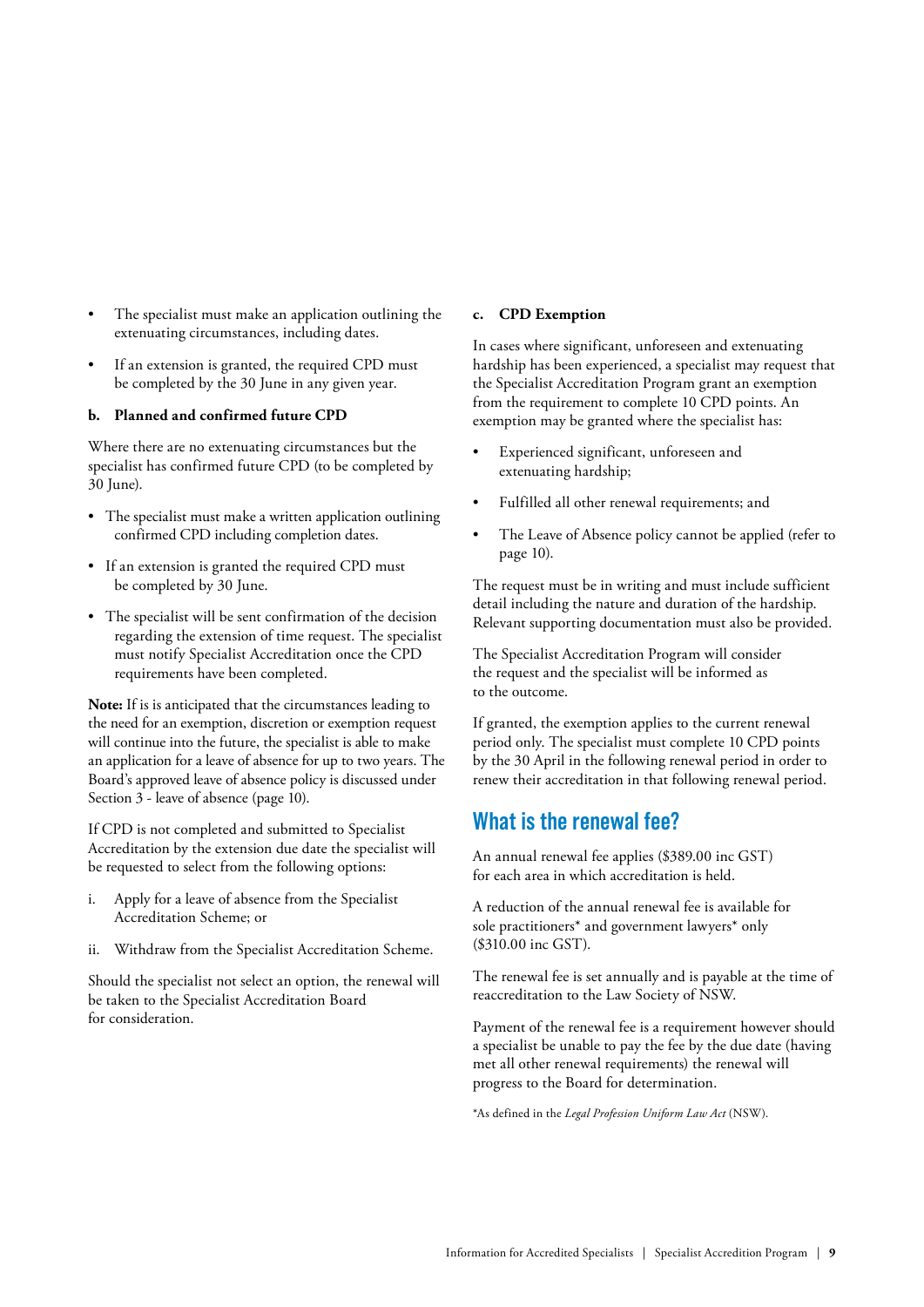## **3. Leave of Absence**

### **What is leave of absence?**

A leave of absence from Specialist Accreditation is available to help specialists accommodate a short term or temporary change in situation such as parental leave, practice interstate or overseas or a change in practice focus.

Leave is available for an initial period of up to 2 years (period to be specified by the specialist) and will be determined by Specialist Accreditation on behalf of the Board.

Generally, leave will be granted for a full 12 month period. In special cases part year leave may be granted.

### **How can I request a leave of absence?**

Application for a leave of absence must be made prior to commencing any leave and must outline the reasons for seeking the period of leave.

To be eligible for a leave of absence the specialist must satisfy existing renewal requirements at the time which leave is sought.

If a specialist is unable to satisfy the renewal requirement of 25% substantial involvement they may apply for an exemption (refer to page 8).

If a specialist is unable to complete the required 10 CPD points they may apply for an extension of time to complete (refer to page 9).

The specialist will be advised in writing once a decision has been made. Leave of absence must be confirmed by Specialist Accreditation and is not automatic upon application.

The Board does not grant specialists leave of absence in certain circumstances. This includes, but is not limited to:

- If a specialist did not seek leave prior to commencement, the Board cannot grant it retrospectively. It must be requested prior to commencing leave; and
- If the specialists is unable to pay the renewal fee a leave of absence cannot be granted (this is noting that payment of the renewal fee is a renewal requirement).

If the specialist has been the subject of adverse action (refer to page 5) they must disclose the matter to the Board for consideration.

Should a specialist be unable to request a leave of absence themselves or communicate with Specialist Accreditation during their leave period, they may nominate another individual to act on their behalf. The nominee must have appropriate proof that they have been authorised to work with Specialist Accreditation in relation to such matters.

### **What are my obligations once I am granted a leave of absence?**

Apply for a leave of absence using the relevant form available at lawsociety.com.au/specialists

The following applies to specialists on a leave of absence for the periods outlined below:

#### **1. Leave of absence for less than 12 months**

- The specialist is exempt from all renewal requirements for the duration of their period of leave; and
- Upon return from leave the specialist is required to pay an accreditation fee calculated on a pro rata basis.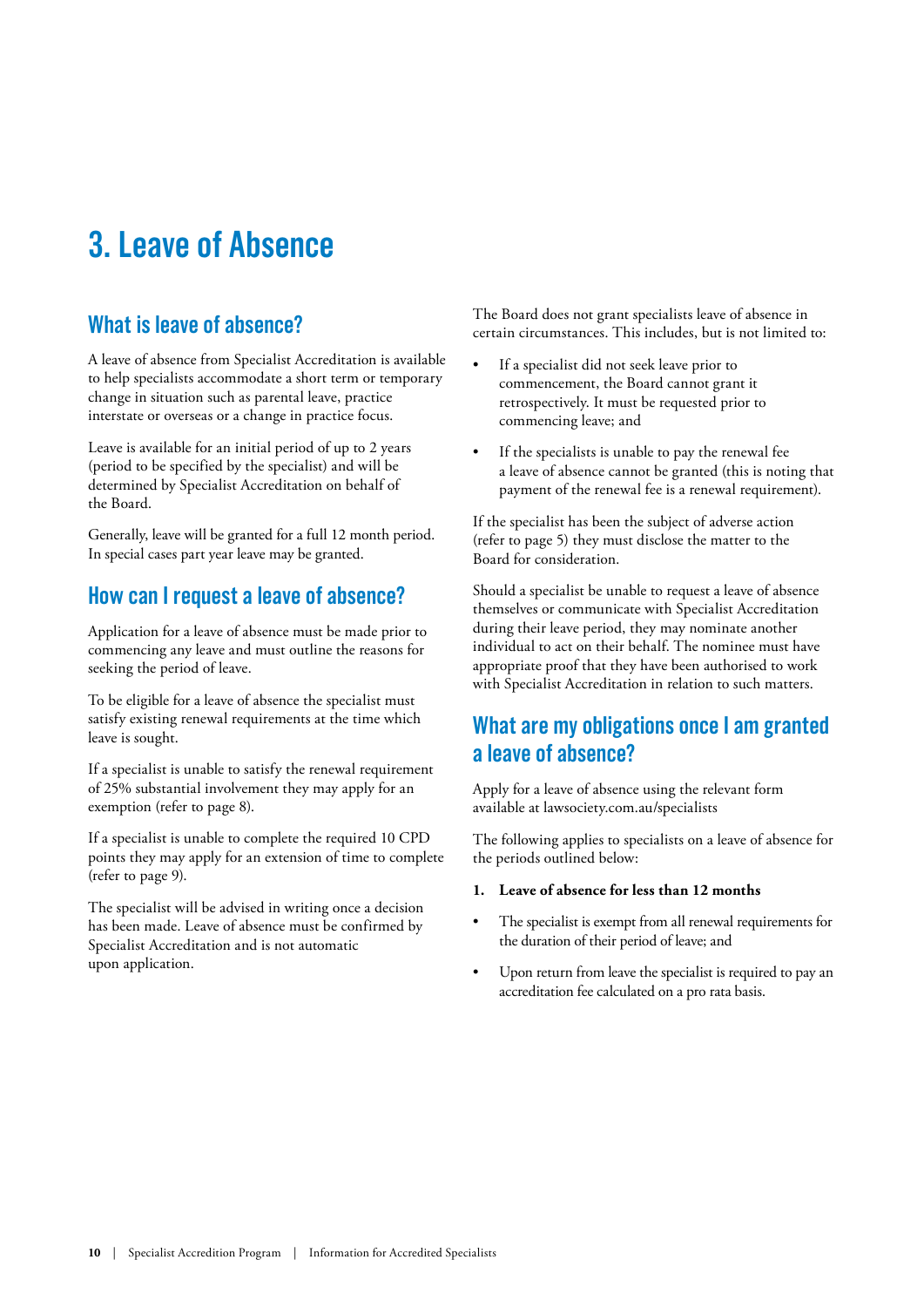#### **2. Leave of absence for a 12 month period**

- The specialist is exempt from showing substantial involvement;
- Exempt from payment of the renewal fee; and
- Exempt from completing the required 10 CPD points.
- **3. Leave of absence for more than 12 months**
- The specialist is exempt from showing substantial involvement; and
- Exempt from payment of the renewal fee.
- The specialist must complete 10 CPD points in the area of accreditation in the second period of leave following the initial 12 months of leave.

Specialists on a leave of absence are considered to have an inactive accreditation and are not permitted to hold themselves out as an Accredited Specialist and will not appear on the Law Society of NSW website.

### **What if I need an extension to my leave of absence?**

Noting the obligations listed above relating to a leave of absence for more than 12 months, any leave of absence longer than 2 years will be considered by the Board. An additional period of 12 months leave may be considered, however the Board will only approve this additional leave if:

- The practitioner has maintained a practising certificate during the initial 2 year period of leave; and
- The practitioner commits to undertaking 10 points of CPD in that area of law during the additional 12 month leave of absence (after the initial 2 year period of leave) or to undertake 20 CPD points in the 12 months following return from leave.

The practical effect of the upper limit of these years is that a practitioner can no longer be accredited after 3 years absence and must withdraw from the Scheme.

### **What reinstatement process do I follow on my return from leave?**

A specialist returning from a leave of absence must satisfy the following before being reinstated:

- Hold a current solicitor's practising certificate;
- Current solicitor member of the Law Society of NSW or a current full solicitor member of an equivalent body in an Australian State or Territory;
- Payment of the reaccreditation fee (calculated on a pro rata basis); and
- Completion of any required CPD points (before the end of the stipulated leave period).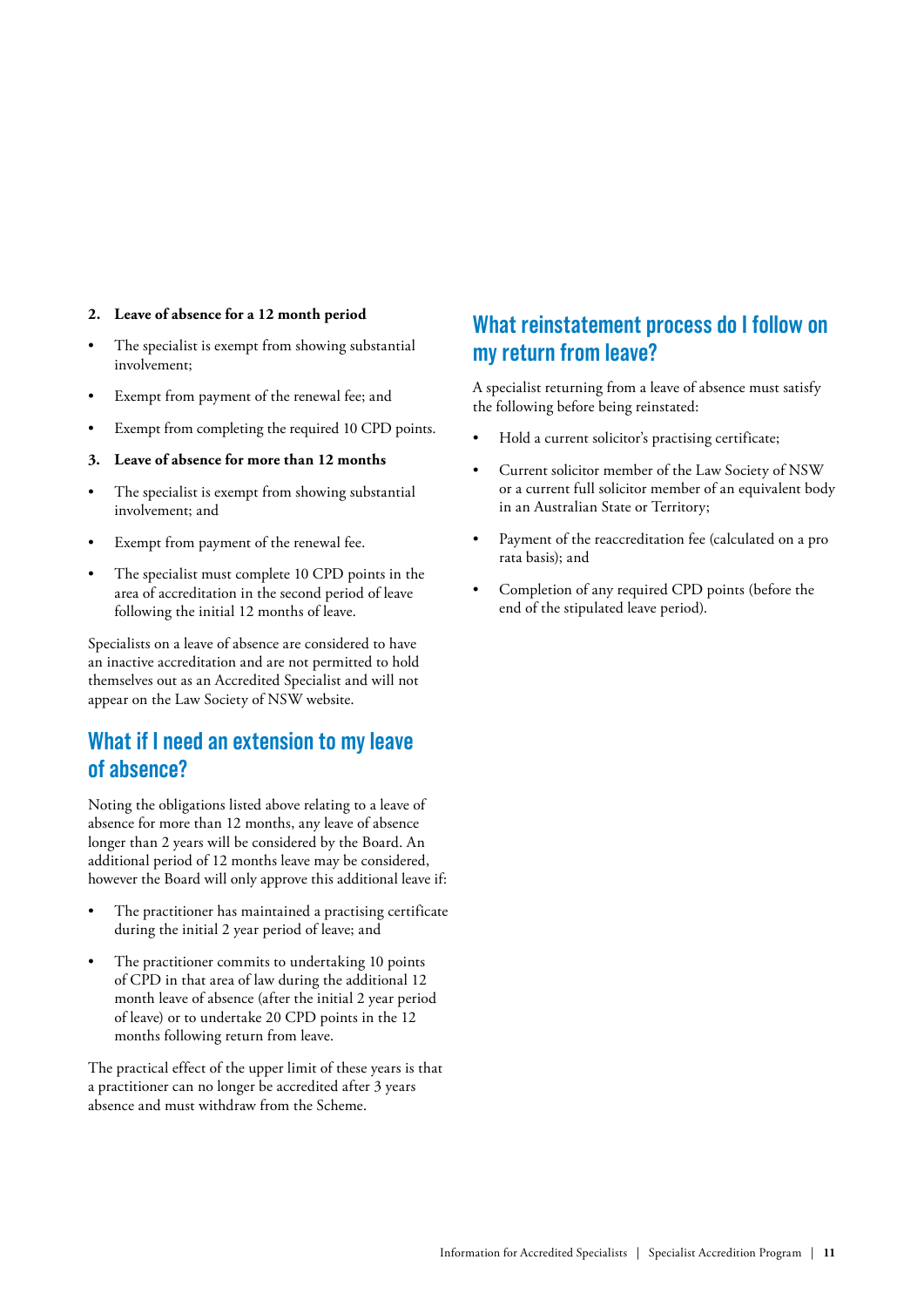## **4. Cancellation or Withdrawal**

### **What if I do not renew my accreditation?**

It is the responsibility of the specialist to renew their accreditation by the due date.

If Specialist Accreditation has received no response to scheduled communications or no renewal has been completed and returned by 30 June the practitioners accreditation will be cancelled without noting correspondence required.

### **What if I wish to renew after my accreditation has been withdrawn or cancelled?**

Any former specialist wishing to return following cancellation or withdrawal must submit a written application addressing the following:

- The circumstances which led to the cancellation or withdrawal of accreditation;
- Clear evidence that substantial involvement in the area of accreditation has been maintained since cancellation or withdrawal occurred; and
- Satisfy all of the renewal criteria (refer to page 5).

In addition to the above if the former specialist has not held an active accreditation for 2 years or more a core competency interview must be undertaken.

A core competency interview will be conducted by a panel of relevant advisory committee members. The interview will ascertain if the former specialist fulfills the skills and knowledge requirements to the level associated with accreditation in the relevant area of law. Following the interview a recommendation will be made to the Board and an outcome will be determined.

If successful, the former specialists accreditation will be reinstated.

If unsuccessful the former specialists accreditation will not be reinstated. If they wish to hold accreditation in the area of law they must apply as a candidate the next time it is offered.

**Note:** Former specialist's who do not meet the above criteria/conditions will be referred to the Board for determination.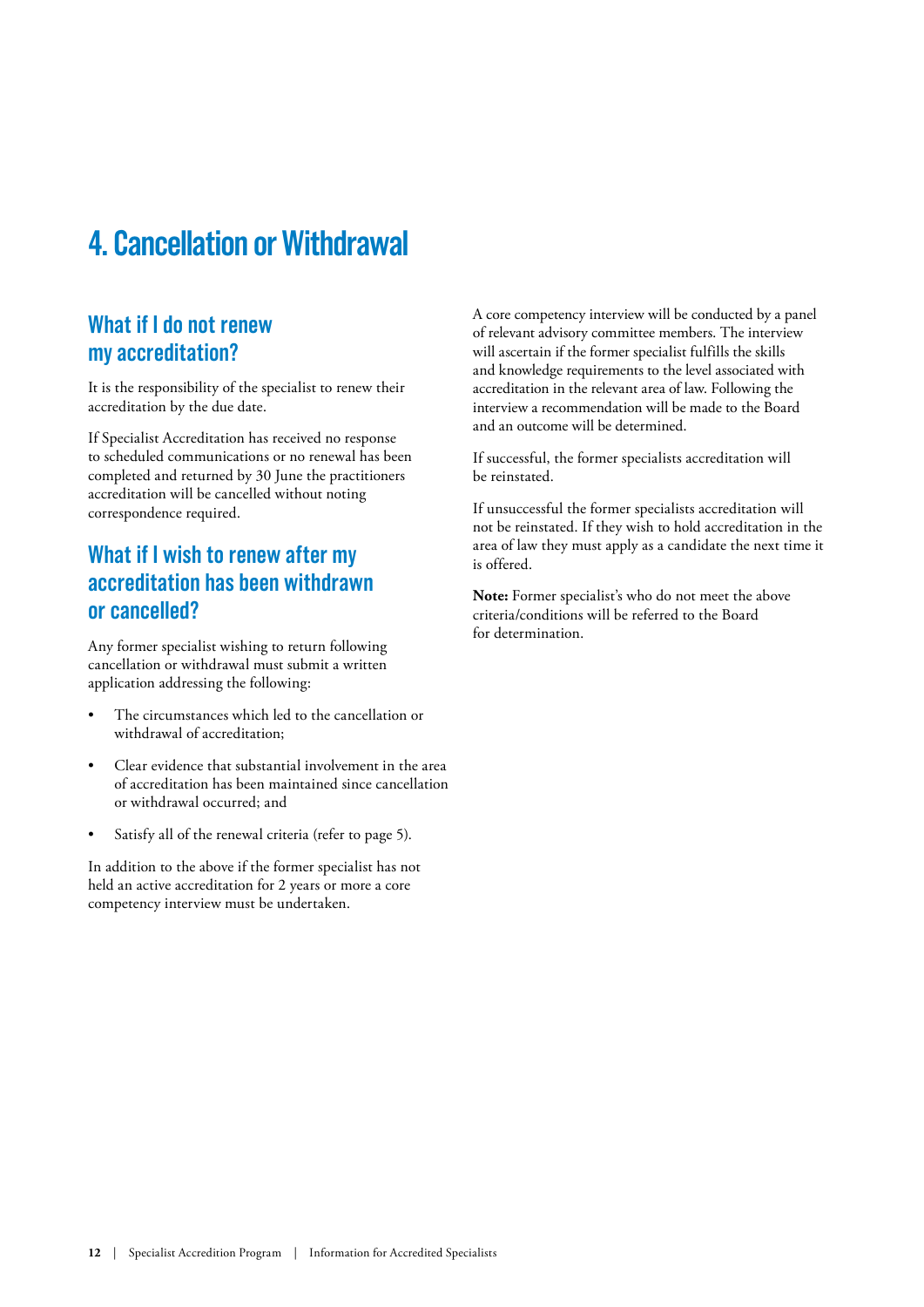## **5. Promoting your accreditation**



### **It's your accreditation. Make sure you get the credit.**

Gaining accreditation is a valuable and significant achievement and when promoted correctly can differentiate specialists from competitors, enhance reputation and career opportunities, provide a means of identifying proven expertise in a particular area of practice.

- $\bigvee$  Use the Specialist Accreditation logo
- $\triangledown$  Display your certificate
- $\sqrt{\phantom{a}}$  Apply the post-nominals
- $\bigtriangledown$  Join a Specialist Accreditation Advisory Committee
- $\bigvee$  Gain Mutual Recognition
- **3 Apply for Advanced Standing for further study**
- $\blacktriangleright$  Attend the Specialist Accreditation Conference

### **Certificate**

The Specialist Accreditation certificate is an immediate means of identification and promotion. We recommend that all specialists display it as evidence of accreditation.

A replacement certificate can be arranged for a nominal fee of \$30.00 (GST included), please contact the Specialist Accreditation on 9926 0305 or via email at specialists@ lawsociety.com.au.

### **Specialist Accreditation branding**

Having earned Specialist Accreditation make sure you use it. All relevant information that you need to help you comply with the Specialist Accreditation Board's guidelines are available on the Law Society of NSW website at lawsociety.com.au/specialists.